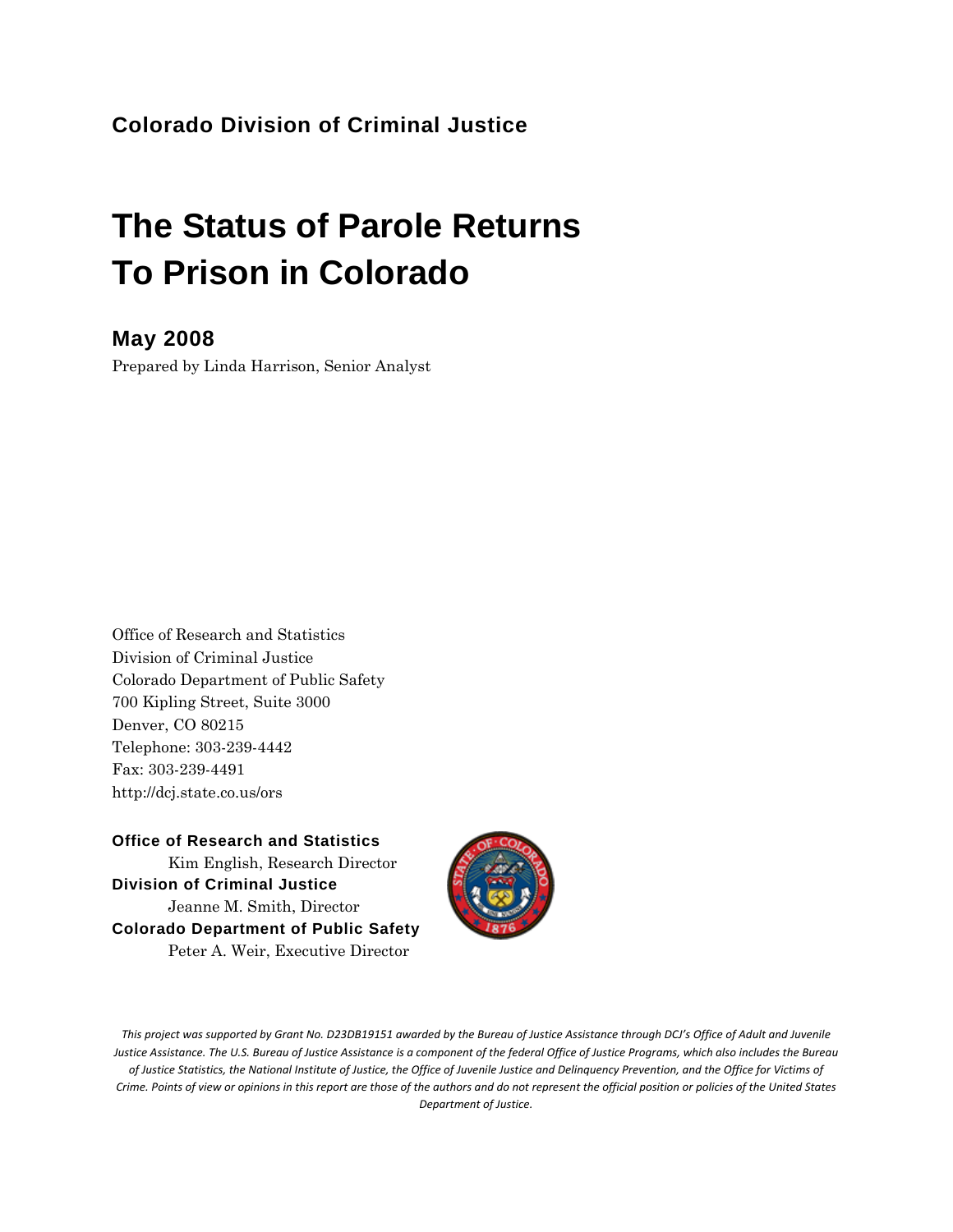## **Executive Summary**

**This report presents data compiled in statistical reports issued by DOC and a special analysis of DOC data obtained annually by DCJ's Office of Research and Statistics (ORS). These data are used in the annual prison and parole population projections prepared by the ORS. This analysis presents data on those incarcerated in Colorado prisons between FY 2000 and FY 2007, with special focus on the parole revocation population.** 

- In FY 2007, approximately 8,500 offenders were released on parole in Colorado.
- In FY 2007, almost 40% of admissions to prison in Colorado were parole returns; this totaled about 4,000 offenders.
	- o One quarter of the parolees who were returned to prison returned with a new crime; the remainder was returned for technical violations of their parole (just over 3,000 people).
		- Of those returning with a new crime, about 15% had a violent crime as their most serious offense, compared to 28% of new court commitments.\*
		- In FY 2007, a third, or approximately 330 parolees who returned to prison with a new crime had escape as their most serious offense. This proportion is much higher than that found in other admission types, indicating that the escape charge was incurred while on parole. Only 7% of all other admissions have escape as their most serious offense.
	- o Women were less likely than men to return to prison with a new crime while on parole.
- In FY 2007, approximately 20% of the DOC population was comprised of individuals who failed parole due to either technical violations or convictions for new crimes.
- In FY 2007, nearly 2,100 individuals were in prison for technical parole violations only (without a new crime).
- In FY 2007, Blacks were more likely to return to prison for both technical violations alone and for parole returns associated with a new crime than were Hispanics and Whites.

\*Note: The 'most serious offense" is the most serious crime for which they are currently incarcerated, and is not necessarily the crime for which they were returned to prison.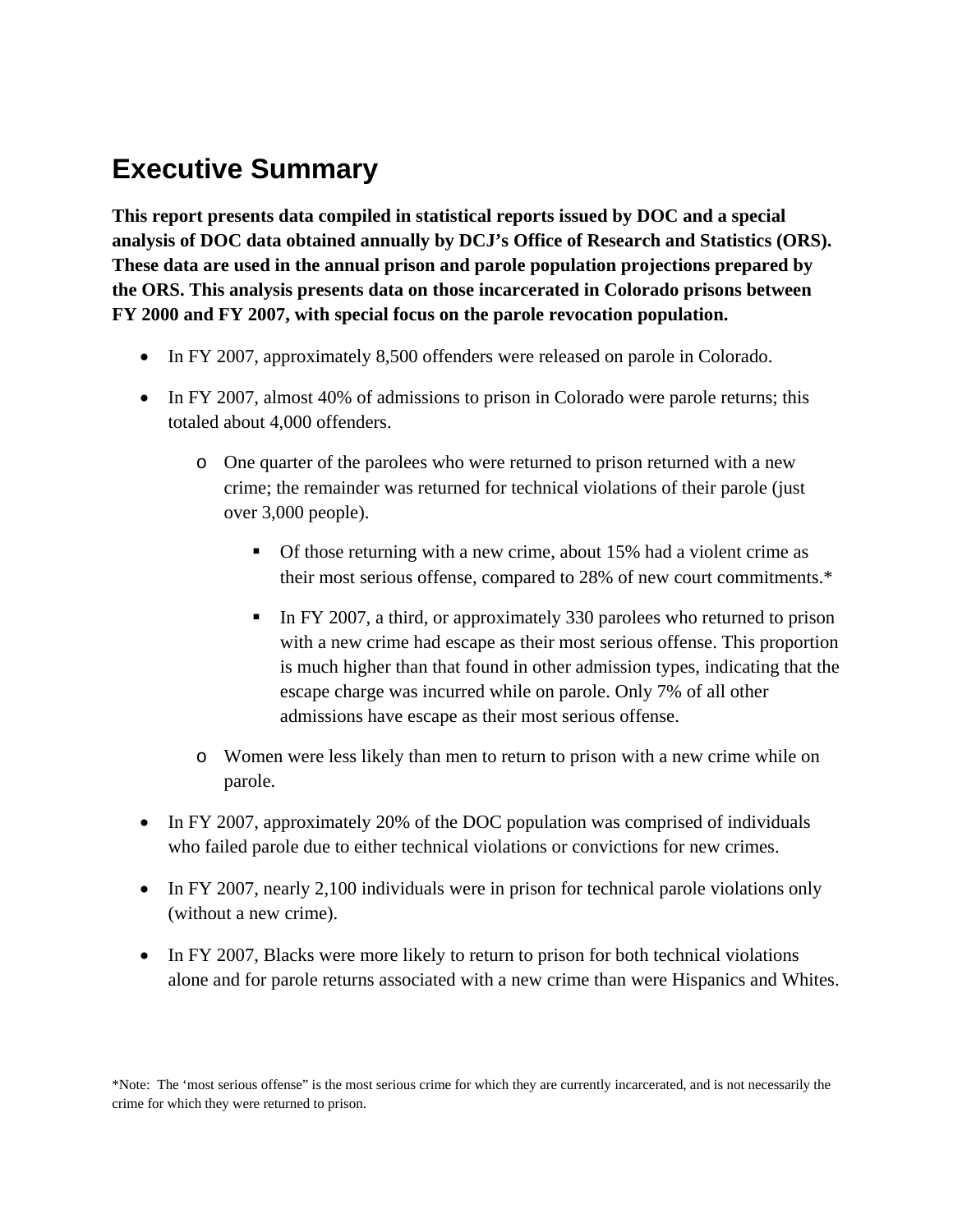## **The Status of Parole Returns to Prison in Colorado**

In Colorado, parole returns increased by 58.5 percent between July 1999 and June 2007 (fiscal years 2000-2007). During the same time period, new court commitments increased by 51.5 percent. However, parole returns on a technical violation alone increased by only 41.5 percent, while parole returns with a new felony conviction increased  $147.0$  percent.<sup>1</sup> Colorado prison admissions by admission type over these years can be seen in Table 1. The variation in these percentages is graphically displayed below in Figures 1 and 2.

In the case of female admissions to prison, new court commitments increased by 121.4 percent, while parole returns increased by 107.4 percent. Female admission overall increased by 117.3 percent.<sup>2</sup> Admissions of women to prison between FY 2000 and FY 2007 by type are shown in Table 2. The trends in female admissions are displayed in Figure 3.

| <b>Fiscal</b><br>Year<br>$(\mathbf{F}\mathbf{Y})$ | <b>New Court</b><br><b>Commitments</b> | <b>Parole</b><br><b>Returns with</b><br>a New Crime | <b>Technical</b><br><b>Parole</b><br><b>Violations</b> | <b>Other</b><br><b>Admits</b> | <b>Total</b> | <b>Total N</b><br><b>Admissions</b> |
|---------------------------------------------------|----------------------------------------|-----------------------------------------------------|--------------------------------------------------------|-------------------------------|--------------|-------------------------------------|
| 2000                                              | 61.46%                                 | 6.03%                                               | 31.33%                                                 | 1.18%                         | 100%         | 6853                                |
| 2001                                              | 64.37%                                 | 5.78%                                               | 28.75%                                                 | 1.09%                         | 100%         | 6952                                |
| 2002                                              | 61.46%                                 | 6.03%                                               | 31.33%                                                 | 1.18%                         | 100%         | 7802                                |
| 2003                                              | 67.74%                                 | 5.55%                                               | 26.05%                                                 | 0.65%                         | 100%         | 7799                                |
| 2004                                              | 61.46%                                 | 6.03%                                               | 31.33%                                                 | 1.18%                         | 100%         | 8165                                |
| 2005                                              | 61.37%                                 | 8.85%                                               | 28.91%                                                 | 0.87%                         | 100%         | 9433                                |
| 2006                                              | 60.47%                                 | 10.17%                                              | 28.35%                                                 | 1.00%                         | 100%         | 10168                               |
| 2007                                              | 60.03%                                 | 9.60%                                               | 28.59%                                                 | 1.78%                         | 100%         | 10626                               |

**Table 1: Colorado Prison Admissions by Type FY 2000 through FY 2007**

Sources: Colorado Department of Corrections. Office of Planning and Analysis. *Admission and Release Trends Statistical Bulletins*, Bulletin number OPA 08-08. Available at: http://www.doc.state.co.us/Statistics/4StatisticalBulletins.htm. These numbers are considered preliminary until the annual statistical report becomes available.

Rosten, Kristi. Statistical Reports, Fiscal Years 2001, 2003, 2004, 2006.Office of Planning and Analysis, Colorado Department of Corrections. Available at: https://exdoc.state.co.us/Statistics/3StatisticalReports.htm

'Other' admit types include: bond return, dual commit, probation return (with or without a new crime), court ordered discharge return (with or without a new crime), YOS failure (with or without a new crime), and YOS resentence.

The increase observed in parole returns with a new crime beginning in FY 2004 is possibly due to the passage of SB 03-252 which (among other things) limits the time a parolee can be revoked for a technical violation to 180 days, provided that the parolee was incarcerated for a nonviolent offense. Additional factors that occurred during the same time frame include the election of District Attorneys and system-wide budget cuts that affected programming for this population.

 <sup>1</sup> Colorado Department of Corrections. Office of Planning and Analysis. Admission and Release Trends Statistical Bulletins, Bulletin number OPA 08-08. Available at: http://www.doc.state.co.us/Statistics/4StatisticalBulletins.htm

Rosten, Kristi. Statistical Reports, Fiscal Years 2001, 2003, 2004, 2006.Office of Planning and Analysis, Colorado Department of Corrections. Available at: https://exdoc.state.co.us/Statistics/3StatisticalReports.htm 2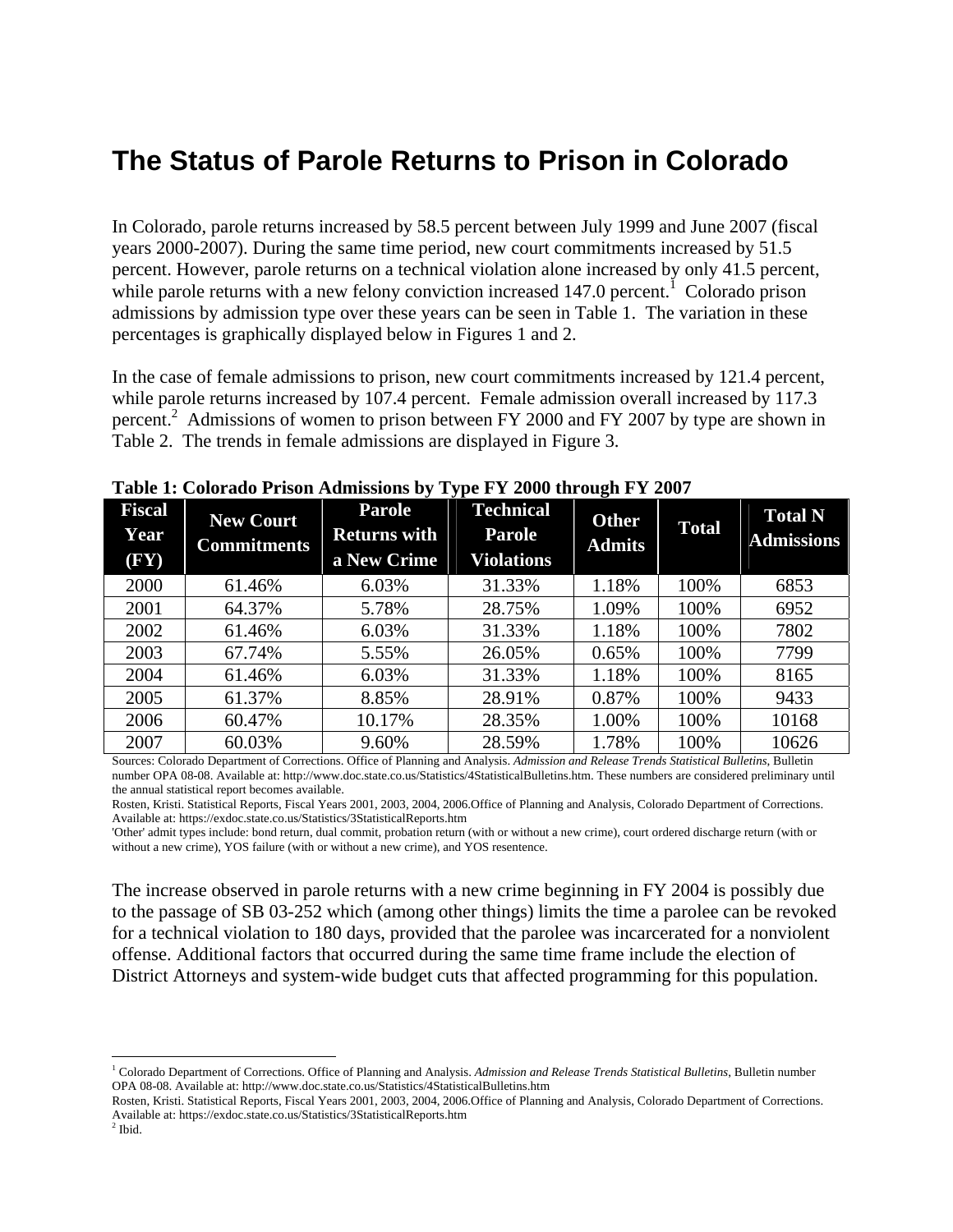The small decline in parole returns with a new crime in FY 2007 may be due to the lack of resolution of some of the new cases. That is, the length of time required for the processing of a new felony case in court. Once the case has been resolved, it may be re-classified from a technical violation to a parole return with a new crime.



**Figure 1: Colorado Prison Admissions by Type FY 2000 through FY 2007**

Colorado Department of Corrections. Office of Planning and Analysis. *Admission and Release Trends Statistical Bulletins*, Bulletin number OPA 08-08. Available at: http://www.doc.state.co.us/Statistics/4StatisticalBulletins.htm. These numbers are considered preliminary until the annual statistical report becomes available.

Rosten, Kristi. Statistical Reports, Fiscal Years 2001, 2003, 2004, 2006.Office of Planning and Analysis, Colorado Department of Corrections. Available at: https://exdoc.state.co.us/Statistics/3StatisticalReports.htm

'Other' admit types include: bond return, dual commit, probation return (with or without a new crime), court ordered discharge return (with or without a new crime), YOS failure (with or without a new crime), and YOS resentence.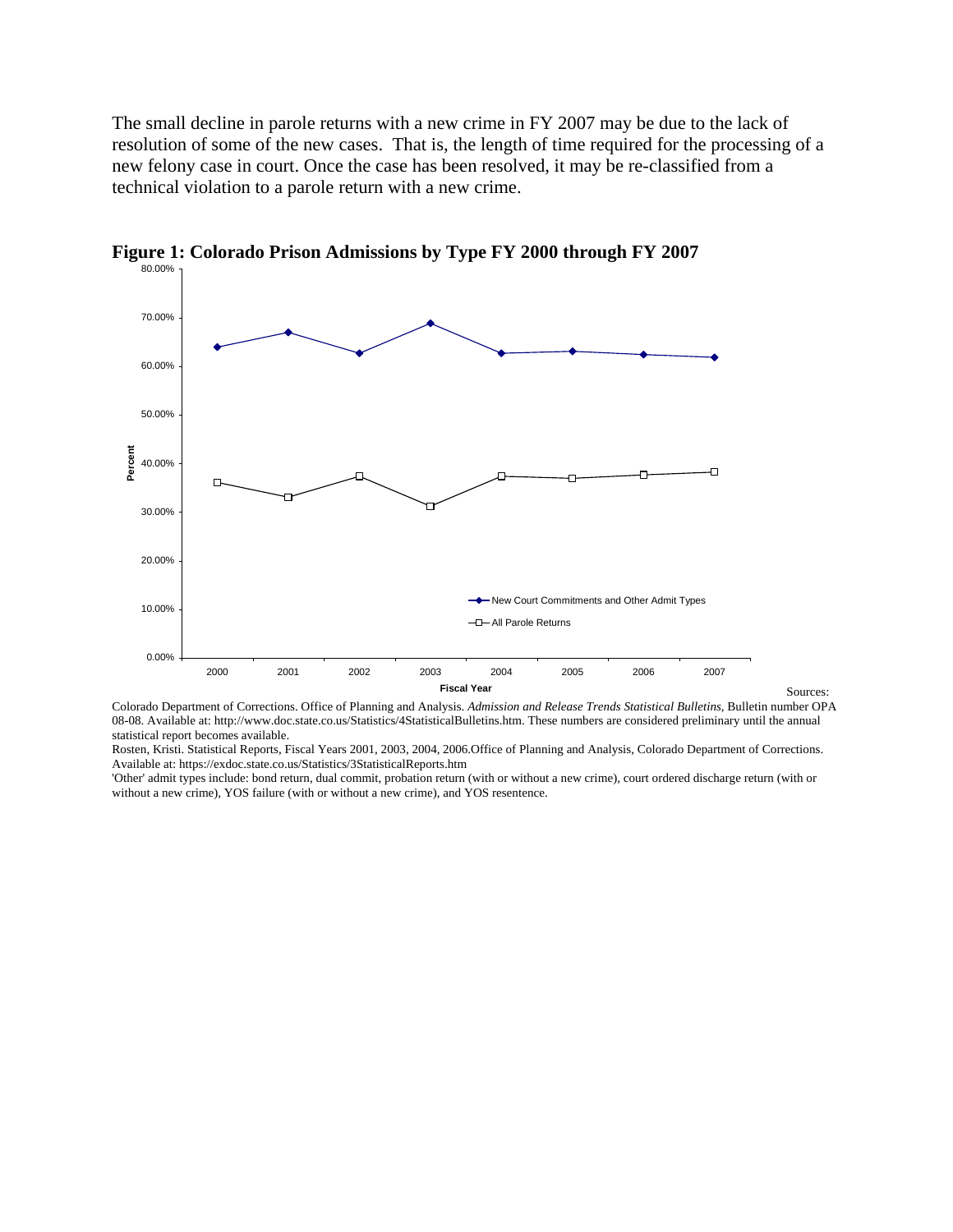



Sources: Colorado Department of Corrections. Office of Planning and Analysis. *Admission and Release Trends Statistical Bulletins*, Bulletin number OPA 08-08. Available at: http://www.doc.state.co.us/Statistics/4StatisticalBulletins.htm. These numbers are considered preliminary until the annual statistical report becomes available.

Rosten, Kristi. Statistical Reports, Fiscal Years 2001, 2003, 2004, 2006.Office of Planning and Analysis, Colorado Department of Corrections. Available at: https://exdoc.state.co.us/Statistics/3StatisticalReports.htm

| able 2. Colorado Female I rison Admissions by Type FT 2000 un ough FT 2007 |                                        |                                                        |                                                     |                                        |                                     |  |  |
|----------------------------------------------------------------------------|----------------------------------------|--------------------------------------------------------|-----------------------------------------------------|----------------------------------------|-------------------------------------|--|--|
| <b>Fiscal</b><br>Year<br>$(\mathbf{F}\mathbf{Y})$                          | <b>New Court</b><br><b>Commitments</b> | <b>Technical</b><br><b>Parole</b><br><b>Violations</b> | <b>Parole</b><br><b>Returns with</b><br>a New Crime | <b>Other</b><br><b>Admit</b><br>Types* | <b>Total N</b><br><b>Admissions</b> |  |  |
| 2000                                                                       | 63.79%                                 | 27.58%                                                 | 7.12%                                               | 1.52%                                  | 660                                 |  |  |
| 2001                                                                       | 65.92%                                 | 26.26%                                                 | 5.31%                                               | 2.51%                                  | 716                                 |  |  |
| 2002                                                                       | 67.46%                                 | 25.15%                                                 | 5.84%                                               | 1.55%                                  | 839                                 |  |  |
| 2003                                                                       | 71.21%                                 | 22.89%                                                 | 4.74%                                               | 1.16%                                  | 865                                 |  |  |
| 2004                                                                       | 71.24%                                 | 21.85%                                                 | 6.10%                                               | 0.81%                                  | 984                                 |  |  |
| 2005                                                                       | 64.79%                                 | 24.82%                                                 | 8.67%                                               | 1.72%                                  | 1281                                |  |  |
| 2006                                                                       | 64.50%                                 | 25.76%                                                 | 8.76%                                               | 0.98%                                  | 1324                                |  |  |
| 2007                                                                       | 64.99%                                 | 25.80%                                                 | 7.32%                                               | 1.88%                                  | 1434                                |  |  |

| Table 2: Colorado Female Prison Admissions by Type FY 2000 through FY 2007 |  |  |  |  |  |  |  |  |  |  |  |  |  |  |  |  |  |  |  |
|----------------------------------------------------------------------------|--|--|--|--|--|--|--|--|--|--|--|--|--|--|--|--|--|--|--|
|----------------------------------------------------------------------------|--|--|--|--|--|--|--|--|--|--|--|--|--|--|--|--|--|--|--|

Sources: Colorado Department of Corrections. Office of Planning and Analysis. *Admission and Release Trends Statistical Bulletins*, Bulletin number OPA 08-08. Available at: http://www.doc.state.co.us/Statistics/4StatisticalBulletins.htm. These numbers are considered preliminary until the annual statistical report becomes available.

Rosten, Kristi. Statistical Reports, Fiscal Years 2001, 2003, 2004, 2006.Office of Planning and Analysis, Colorado Department of Corrections. Available at: https://exdoc.state.co.us/Statistics/3StatisticalReports.htm

\* 'Other' admit types include: bond return, dual commit, probation return (with or without a new crime), court ordered discharge return (with or without a new crime), YOS failure (with or without a new crime), and YOS resentence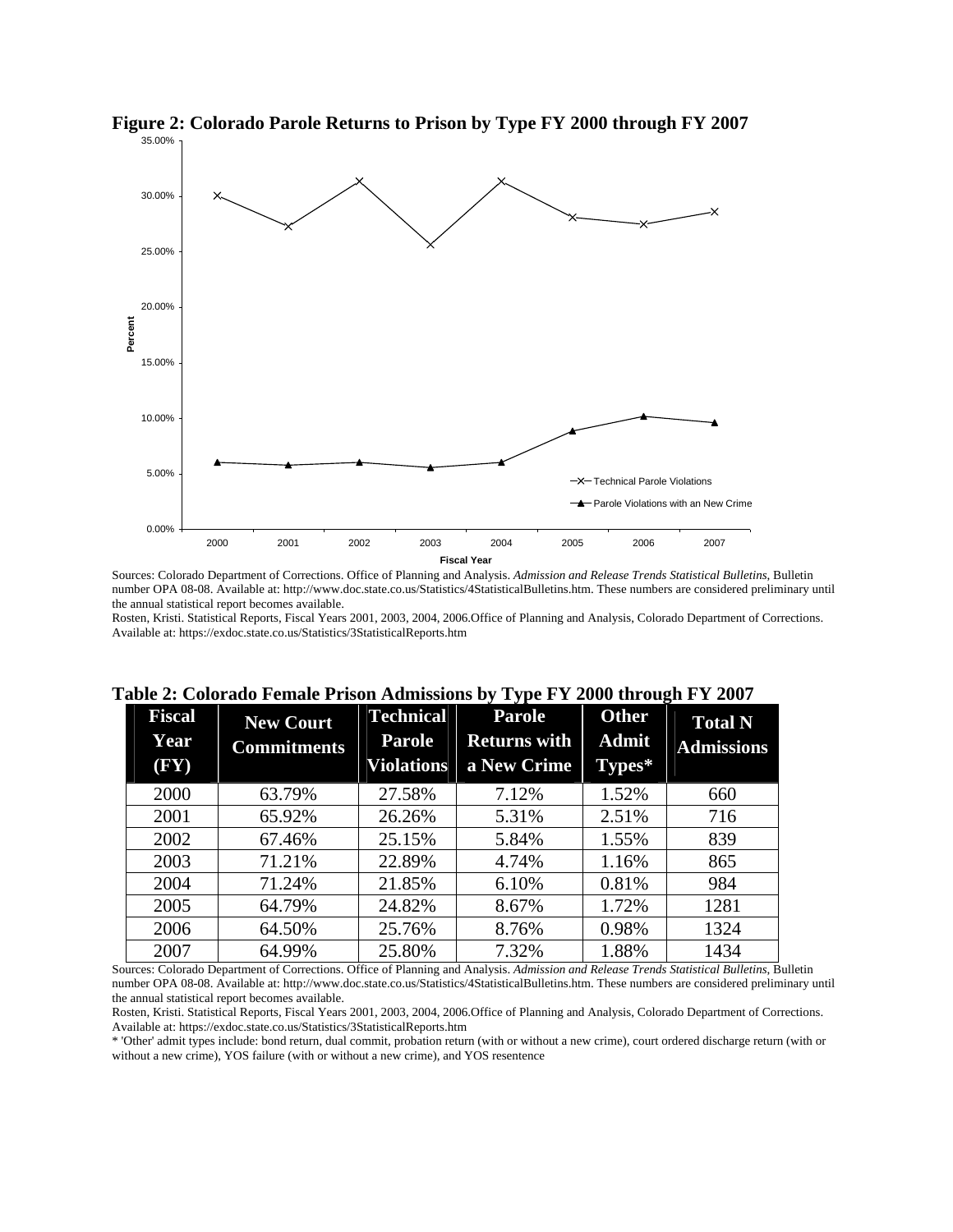



Colorado Department of Corrections. Office of Planning and Analysis. *Admission and Release Trends Statistical Bulletins*, Bulletin number OPA 08-08. Available at: http://www.doc.state.co.us/Statistics/4StatisticalBulletins.htm. These numbers are considered preliminary until the annual statistical report becomes available.

Rosten, Kristi. Statistical Reports, Fiscal Years 2001, 2003, 2004, 2006.Office of Planning and Analysis, Colorado Department of Corrections. Available at: https://exdoc.state.co.us/Statistics/3StatisticalReports.htm

The increase in parole returns must be viewed in light of the increasing numbers of releases to parole, consequently increasing the pool of offenders at risk of parole revocation. In FY 2000, 70.8 of all releases were to parole. This percentage increased to 84.3 percent in FY 2007. In sum, parole releases increased 117.3 percent between FY 2000 and FY 2007, while overall releases have increased by only 82.8 percent. Prison releases other than to parole have actually declined by almost a percentage point.<sup>3</sup> This is at least partially due to the increasing proportion of prisoners falling under mandatory parole statutes. The trend in prison releases is displayed in Figure 4 below. Prison releases by type across fiscal years 2000 through 2007 are presented in Table 3.

<sup>3</sup> Colorado Department of Corrections. Office of Planning and Analysis. *Admission and Release Trends Statistical Bulletins*, Bulletin number OPA 08-08. Available at: http://www.doc.state.co.us/Statistics/4StatisticalBulletins.htm. These numbers are considered preliminary until the annual statistical report becomes available.

Rosten, Kristi. Statistical Reports, Fiscal Years 2001, 2003, 2004, 2006.Office of Planning and Analysis, Colorado Department of Corrections. Available at: https://exdoc.state.co.us/Statistics/3StatisticalReports.htm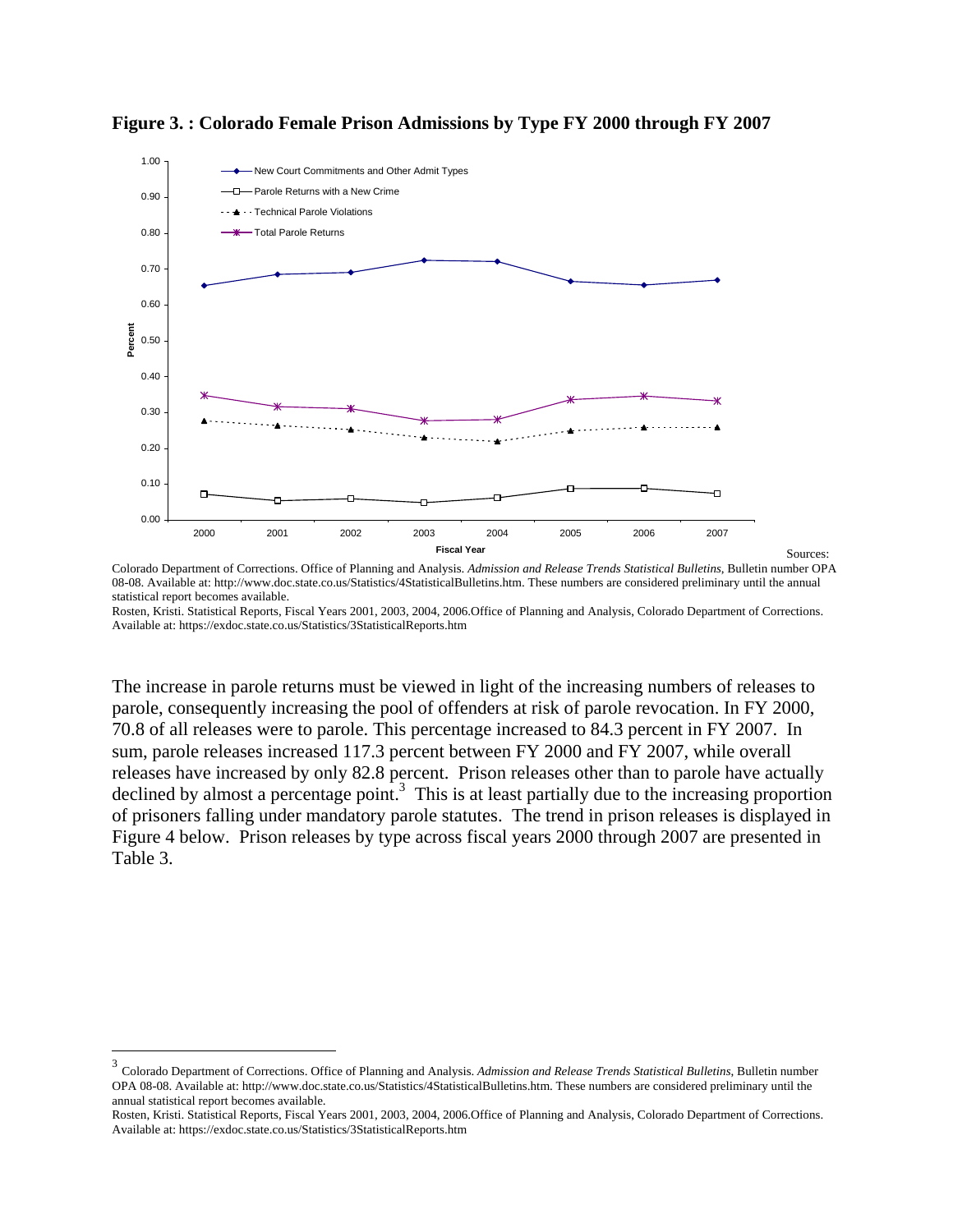



Colorado Department of Corrections. Office of Planning and Analysis. *Admission and Release Trends Statistical Bulletins*, Bulletin number OPA 08-08. Available at: http://www.doc.state.co.us/Statistics/4StatisticalBulletins.htm. These numbers are considered preliminary until the annual statistical report becomes available.

Rosten, Kristi. Statistical Reports, Fiscal Years 2001, 2003, 2004, 2006.Office of Planning and Analysis, Colorado Department of Corrections. Available at: https://exdoc.state.co.us/Statistics/3StatisticalReports.htm

| <b>Fiscal</b><br>Year<br>$(\mathbf{F}\mathbf{Y})$ | <b>Releases to</b><br>Parole | <b>All Other</b><br><b>Releases</b> | <b>Total N</b><br><b>Releases</b> |
|---------------------------------------------------|------------------------------|-------------------------------------|-----------------------------------|
| 2000                                              | 70.77%                       | 29.23%                              | 5532                              |
| 2001                                              | 71.16%                       | 28.84%                              | 6114                              |
| 2002                                              | 65.30%                       | 34.70%                              | 6554                              |
| 2003                                              | 72.98%                       | 27.02%                              | 6977                              |
| 2004                                              | 71.53%                       | 28.47%                              | 7504                              |
| 2005                                              | 76.41%                       | 23.59%                              | 8249                              |
| 2006                                              | 80.27%                       | 19.73%                              | 8954                              |
| 2007                                              | 84.15%                       | 15.85%                              | 10110                             |

#### **Table 3: Colorado Prison Releases by Type FY 2000 through FY 2007**

Sources: Colorado Department of Corrections. Office of Planning and Analysis. *Admission and Release Trends Statistical Bulletins*, Bulletin number OPA 08-08. Available at: http://www.doc.state.co.us/Statistics/4StatisticalBulletins.htm. These numbers are considered preliminary until the annual statistical report becomes available.

Rosten, Kristi. Statistical Reports, Fiscal Years 2001, 2003, 2004, 2006.Office of Planning and Analysis, Colorado Department of Corrections. Available at: https://exdoc.state.co.us/Statistics/3StatisticalReports.htm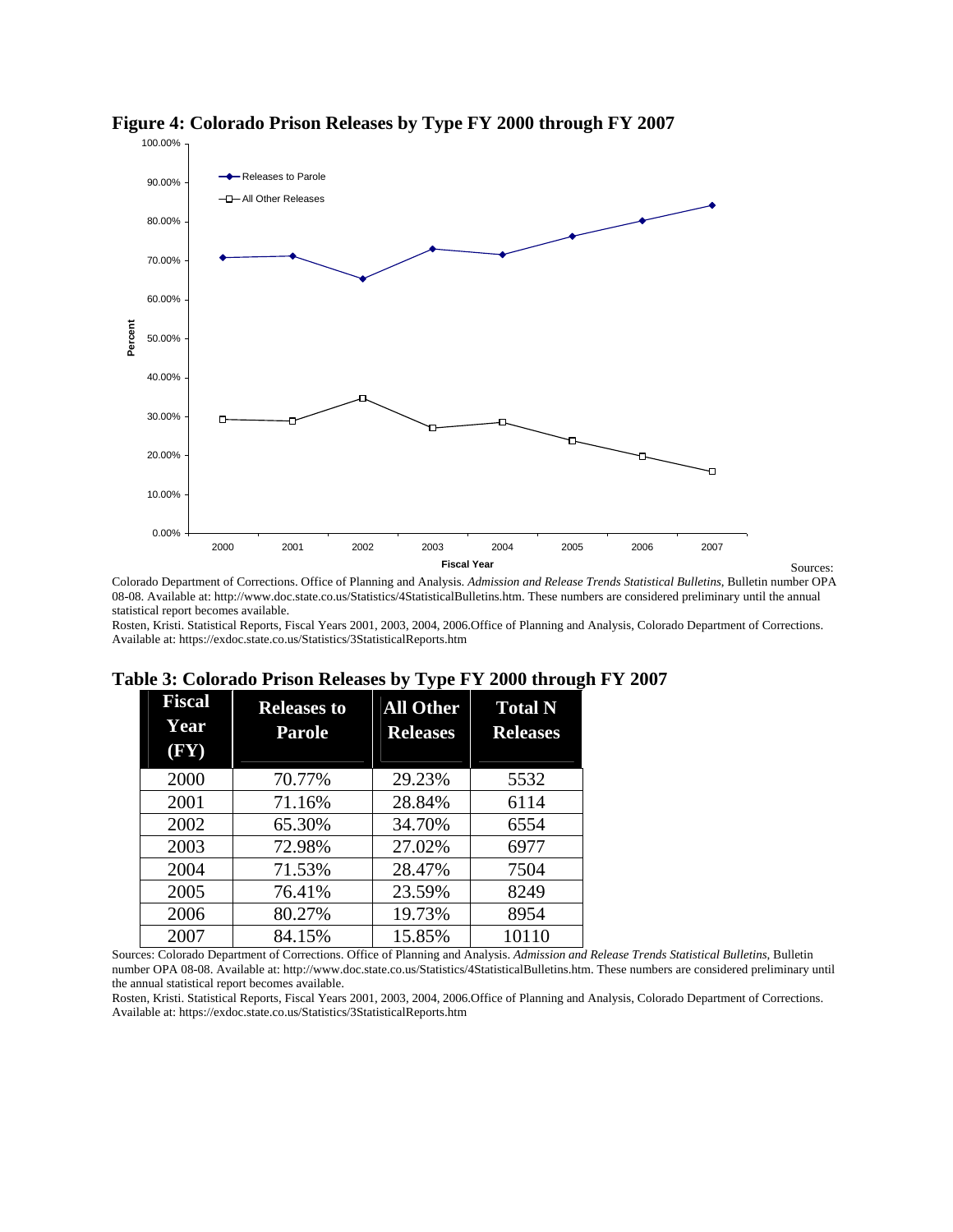Data concerning the "stock population", also known as the "decay population", are provided to DCJ by DOC for preparing the annual prison population projections. These data represent the current prison population as measured annually on a given date in October.<sup>4</sup> Table 4 displays the trends in the composition of the stock population over the past 8 fiscal years. Figure 4 graphically displays the composition of the population comprised of parole returns by type. As shown, the proportion of the stock population that is comprised of parole returns has declined slightly, from 23.5 percent in 2000 to 21.7 percent in 2007, even though the actual population increased. The proportion of individuals in prison due to a technical parole violation only has declined from 14.6 percent of the October 2000 stock population to 9.3 percent in October 2007.<sup>5</sup>

| <b>Year</b> | <b>New Court</b><br><b>Commitments</b> | <b>Technical</b><br><b>Parole</b><br><b>Violations</b> | <b>Parole</b><br><b>Returns</b><br>with a New<br><b>Crime</b> | <b>Other</b><br><b>Admit</b><br>Types* | <b>Total N</b> |
|-------------|----------------------------------------|--------------------------------------------------------|---------------------------------------------------------------|----------------------------------------|----------------|
| 2000        | 73.94%                                 | 14.55%                                                 | 8.94%                                                         | 2.57%                                  | 15299          |
| 2001        | 74.97%                                 | 14.16%                                                 | 8.55%                                                         | 2.32%                                  | 16454          |
| 2002        | 75.46%                                 | 14.48%                                                 | 8.25%                                                         | 1.82%                                  | 17850          |
| 2003        | 75.98%                                 | 14.11%                                                 | 8.36%                                                         | 1.55%                                  | 18599          |
| 2004        | 78.52%                                 | 10.67%                                                 | 9.20%                                                         | 1.60%                                  | 19079          |
| 2005        | 78.41%                                 | 9.68%                                                  | 10.38%                                                        | 1.53%                                  | 20025          |
| 2006        | 77.07%                                 | 9.18%                                                  | 11.85%                                                        | 1.90%                                  | 21287          |
| 2007        | 76.62%                                 | 9.32%                                                  | 12.08%                                                        | 1.98%                                  | 22357          |

| Table 4: Annual Composition of the Stock Population by Admission Type |  |  |  |  |  |  |  |
|-----------------------------------------------------------------------|--|--|--|--|--|--|--|
|-----------------------------------------------------------------------|--|--|--|--|--|--|--|

Source: Data extracts provided by DOC. Data are considered preliminary, and may vary from that published by DOC. \* 'Other' admit types include: bond return, dual commit, probation return (with or without a new crime), court ordered discharge return (with or without a new crime), YOS failure (with or without a new crime), and YOS resentence.

As far as the overall increase in the stock population since FY 2000, 81.6 percent is attributable to the increase in new court commitments. The increase in parole returns with a new crime contributes 19.8 percent, while there has been a 2.2 percent decline in the overall stock pop that is due to technical parole violators.

<sup>&</sup>lt;sup>4</sup> These data are considered preliminary and some statements made in this portion of the report may change slightly once the data are cleaned. Hoever, they still provide a general overview of the system.

 $<sup>5</sup>$  Based on data extracts provided by DOC. Data are considered preliminary, and may vary from that published by DOC. These numbers exclude</sup> a certain number of inmates with life sentences and fugitives.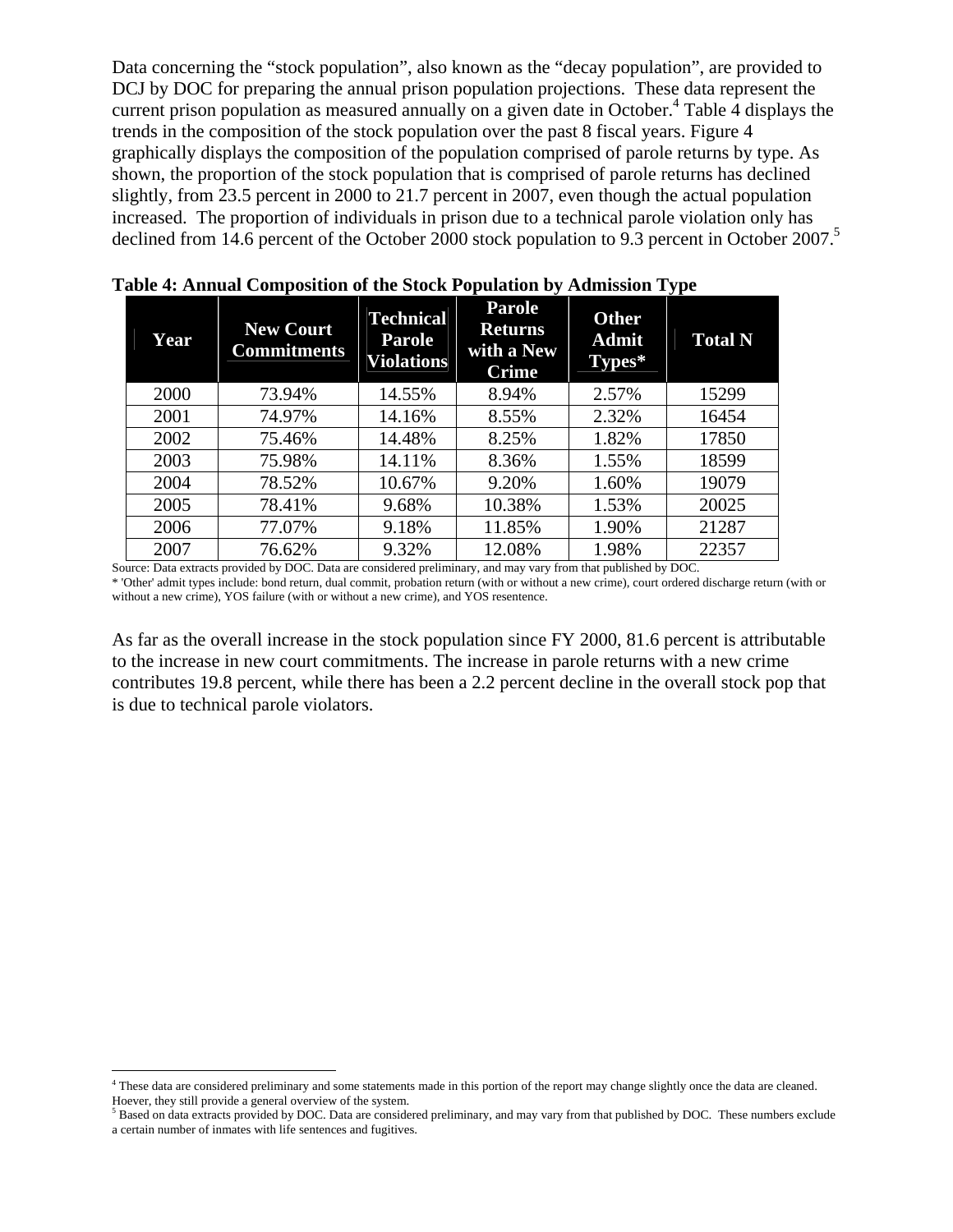

**Figure 5: Stock Population Parole Returns by Return Type FY 2000 through FY 2007** 

Source: Data extracts provided by DOC. Data are considered preliminary, and may vary from that published by DOC.

## **DEMOGRAPHIC PROFILE OF COLORADO PRISON ADMISSIONS BY ADMISSION TYPE**

Table 5 displays the demographic characteristics of Colorado prison admissions during FY 2007 only. As shown, the average age varies little between prison admission types. The largest proportion of female admissions is among new court commitments, at 14.7 percent. The smallest is among parole returns with a new crime, at 10.3 percent. Technical parole returns fall in between these two, at 12.2 percent.

In terms of ethnicity, black offenders are more highly represented among parole returns than among new court commitments. Black offenders represent 23.3 percent and 23.8 percent of technical violations and returns with a new crime, respectively, compared to 15.9 percent of new court commitments. Correspondingly, fewer Hispanic offenders are seen among parole returns than are seen among new court commitments (see Table 5).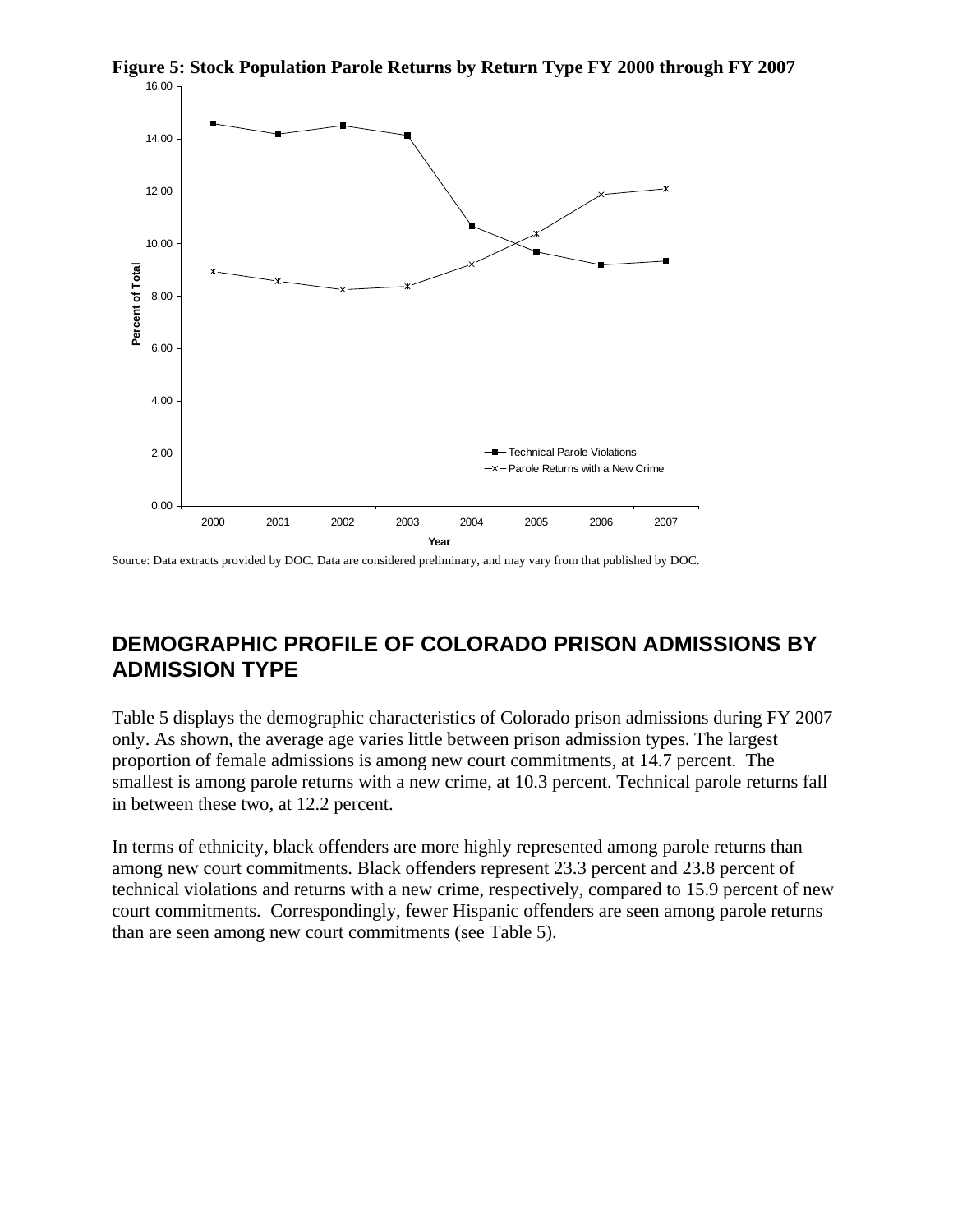|              | Twore of Demographics by Tammsston Type I I 2007 Hammsstons Only $(1,-10,000)$<br><b>New Court</b><br><b>Commitments</b> | <b>Technical</b><br><b>Parole</b><br><b>Violations</b> | <b>Parole Returns</b><br>with a New<br><b>Crime</b> | <b>Other</b><br><b>Admit</b><br>Types* | All<br><b>Admissions</b> |
|--------------|--------------------------------------------------------------------------------------------------------------------------|--------------------------------------------------------|-----------------------------------------------------|----------------------------------------|--------------------------|
| Average      |                                                                                                                          |                                                        |                                                     |                                        |                          |
| Age          | 33.02                                                                                                                    | 35.62                                                  | 33.81                                               | 28.99                                  | 33.78                    |
|              |                                                                                                                          |                                                        |                                                     |                                        |                          |
| Female       | 14.74%                                                                                                                   | 12.18%                                                 | 10.32%                                              | 13.79%                                 | 13.56%                   |
| Male         | 85.26%                                                                                                                   | 87.82%                                                 | 89.68%                                              | 86.21%                                 | 86.44%                   |
| Total        | 100%                                                                                                                     | 100%                                                   | 100%                                                | 100%                                   | 100%                     |
|              |                                                                                                                          |                                                        |                                                     |                                        |                          |
| White        | 47.22%                                                                                                                   | 45.59%                                                 | 45.34%                                              | 40.80%                                 | 46.46%                   |
| Hispanic     | 33.12%                                                                                                                   | 27.54%                                                 | 27.98%                                              | 36.21%                                 | 31.08%                   |
| <b>Black</b> | 15.93%                                                                                                                   | 23.33%                                                 | 23.81%                                              | 20.69%                                 | 18.89%                   |
| Native       |                                                                                                                          |                                                        |                                                     |                                        |                          |
| Amer.        | 2.66%                                                                                                                    | 3.09%                                                  | 2.58%                                               | 1.72%                                  | 2.76%                    |
| Asian        | 1.07%                                                                                                                    | 0.46%                                                  | 0.30%                                               | 0.57%                                  | 0.81%                    |
| Total        | 100%                                                                                                                     | 100%                                                   | 100%                                                | 100%                                   | 100%                     |

|  | Table 5: Demographics by Admission Type FY 2007 Admissions Only (N=10,588) |
|--|----------------------------------------------------------------------------|
|  |                                                                            |

Source: Data extracts provided by DOC. Data are considered preliminary, and may vary from that published by DOC. These data are based on sentencing data which differ slightly from strict admission numbers.

\* 'Other' admit types include: bond return, dual commit, probation return (with or without a new crime), court ordered discharge return (with or without a new crime), YOS failure (with or without a new crime), and YOS resentence.

## **TRENDS IN GOVERNING SENTENCE AND OFFENSE TYPES**

Table 6 displays average governing sentences by admission type for all admissions between FY 2000 and FY 2007. As shown, the governing sentence for new court commitments is much longer than for either type of parole return, at 64.6 months (total) compared to 34.3 months for technical returns and 44.3 months for returns with a new crime. There has been some variation across the years, with overall governing sentences mainly declining between FY 2000 and FY 2005. This trend reversed over the next two fiscal years (FY 2006 and FY 2007).

|                     | Table 6: Minimum Governing Sentence Length by Admission Type: Average Months |                         |                        |  |
|---------------------|------------------------------------------------------------------------------|-------------------------|------------------------|--|
| $FY 2000 - FY 2007$ |                                                                              |                         |                        |  |
| <b>Fiscal</b>       | $N_{\text{max}}$ $\Omega_{\text{max}}$                                       | <b>Technical Parole</b> | <b>Other</b><br>a a bh |  |

| <b>Fiscal</b><br><b>Year</b><br>$(\mathbf{F}\mathbf{Y})$ | <b>New Court</b><br><b>Commitments</b> | <b>Technical</b><br><b>Parole</b><br><b>Violations</b> | <b>Parole</b><br><b>Returns with</b><br>a New Crime | <b>Other</b><br><b>Admit</b><br>Types* | <b>All</b><br><b>Admissions</b> | N     |
|----------------------------------------------------------|----------------------------------------|--------------------------------------------------------|-----------------------------------------------------|----------------------------------------|---------------------------------|-------|
| 2000                                                     | 67.33                                  | 39.19                                                  | 41.73                                               | 71.62                                  | 57.15                           | 6658  |
| 2001                                                     | 65.58                                  | 35.03                                                  | 44.69                                               | 69.00                                  | 55.88                           | 6774  |
| 2002                                                     | 66.83                                  | 35.88                                                  | 46.62                                               | 69.92                                  | 56.92                           | 7609  |
| 2003                                                     | 63.67                                  | 34.40                                                  | 50.66                                               | 82.82                                  | 55.38                           | 7600  |
| 2004                                                     | 61.01                                  | 34.24                                                  | 41.67                                               | 77.63                                  | 52.37                           | 7972  |
| 2005                                                     | 57.92                                  | 32.90                                                  | 40.97                                               | 65.57                                  | 49.46                           | 9355  |
| 2006                                                     | 61.13                                  | 33.03                                                  | 40.65                                               | 75.85                                  | 51.64                           | 10211 |
| 2007                                                     | 65.01                                  | 31.83                                                  | 45.92                                               | 70.46                                  | 53.75                           | 10588 |
| Total                                                    | 64.55                                  | 34.32                                                  | 44.31                                               | 72.70                                  | 54.61                           | 66767 |

Source: Data extracts provided by DOC. Data are considered preliminary, and may vary from that published by DOC. These data are based on sentencing data which differ slightly from strict admission numbers.

\* 'Other' admit types include: bond return, dual commit, probation return (with or without a new crime), court ordered discharge return (with or without a new crime), YOS failure (with or without a new crime), and YOS resentence.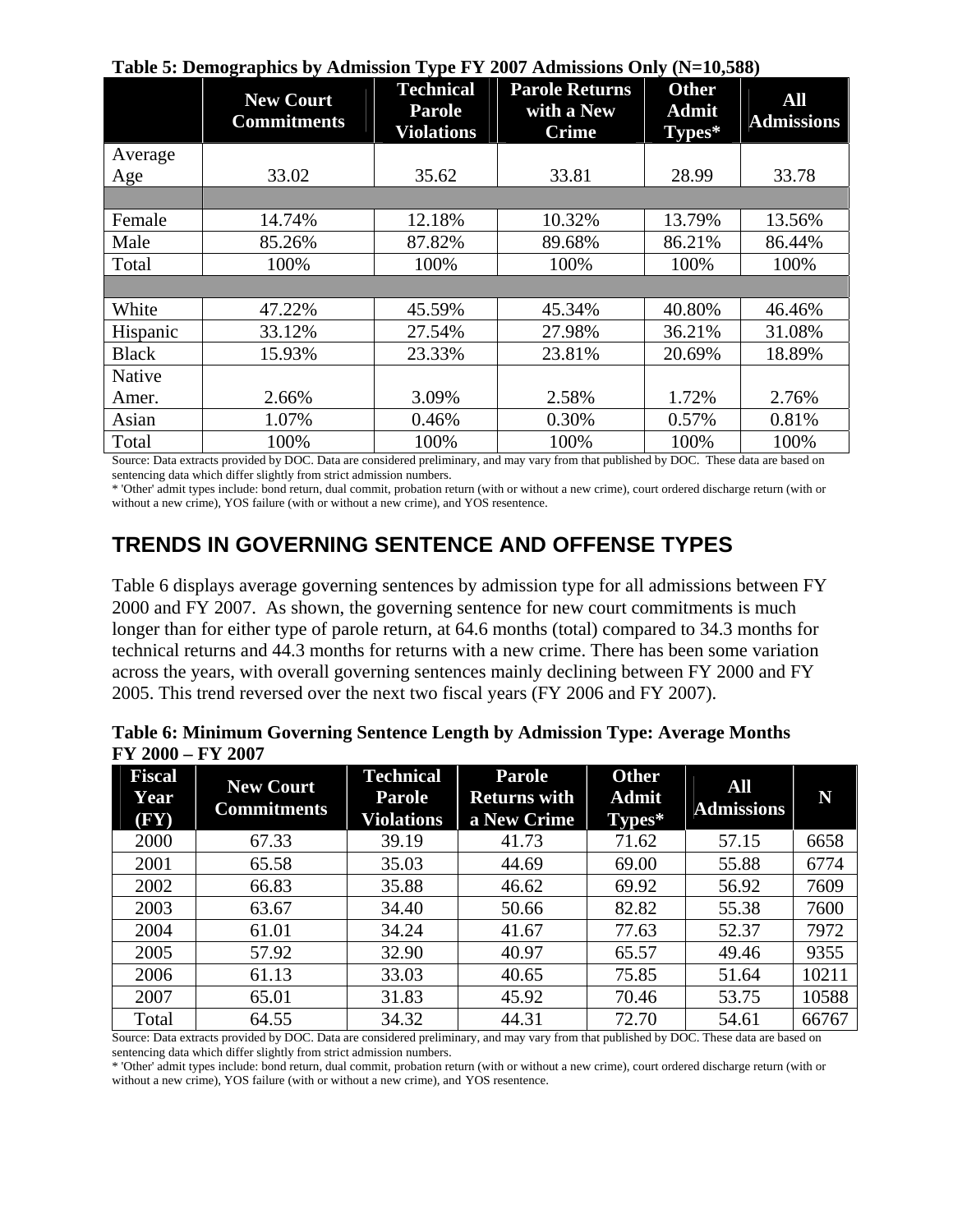Table 7 displays the proportions of admissions across fiscal years 2000 through 2007 by type of offense within admission types. The offenses listed are considered to be the most serious crime associated with each offender's current governing sentence, and are categorized according to crimes against persons, violent offenses, drug offenses, escapes, and all other offenses. Figure 6 graphically presents these trends for new court commitments only, while figures 7 and 8 display the same for technical parole returns and parole returns with a new crime.<sup>6</sup>

As can be seen in figures 6 and 7, the most serious offenses have remained relatively stable over the past 9 years. As expected, fewer technical returns have a crime against a person as their most serious offense as such offenders are released to parole, and therefore placed at risk of a technical parole violation, less frequently than those with a property, drug or escape offense.

It is noteworthy that while just over 5 percent of new court commitments are admitted with an escape as their most serious offense, approximately 12 percent of technical violators have escape given as their most serious offense. This is significant because technical violators will have the same offense given as their most serious on their return as they did during their prior incarceration period. This increase in the proportion of escape offenses could be indicative of the number of parolees returned with a new escape conviction and who are subsequently released on parole again, only to have their parole revoked again with a technical violation.

As shown in figure 7, the situation is much different in the case of parole returns with a new crime. A small but increasing percentage of such admissions have a person crime as their most serious offense. Approximately 35.0 percent return with a property offense, and between 19.9 percent and 29.4 percent return with a drug governing offense. However, the percentage returning with an escape conviction is much higher than for other admission types. This percentage has increased, from 23.4 percent in FY 2001 to 40.2 percent in FY 2006. This proportion dropped slightly in FY 2007 to 33.1 percent. **It is important to note that the offense listed is the most serious crime associated with the current incarceration. It is likely that many more escape convictions occur with this population, but the offense data available for this analysis are limited to only the single most serious crime.** All of the offenses involved in an inmate's prison sentence were not available for the analysis presented in this report. More complete data concerning conviction crimes and associated sentences would be required to ascertain the prevalence of prior escape convictions among parole returns.

Almost one third (31.8 percent) of parole violators with a new crime since FY 2000 have returned to prison with escape as their governing crime, compared to only 5.4 percent of new court commitments. New court commitments with escape conviction charges must originate from a criminal justice placement other than parole, since parolees would be counted in the "parole returns with a new crime" category. New court commitments with escape charges are diversion community corrections clients, jail work release walk-aways, and miscellaneous escape from custody charges such as running away from a police car.<sup>7</sup> However, it appears that relatively few offenders in these placements receive escape charges resulting in a prison sentence.

 $^6$  For a more detailed breakdown of governing crimes by admission type, see Appendix A.<br><sup>7</sup> Poference: Examples of assense behavior are from data sommiled from the Colorado Divis

Reference: Examples of escape behavior are from data compiled from the Colorado Division of Criminal Justice Court Data Collection 2007 Database, Colorado Department of Public Safety, Denver, Colorado.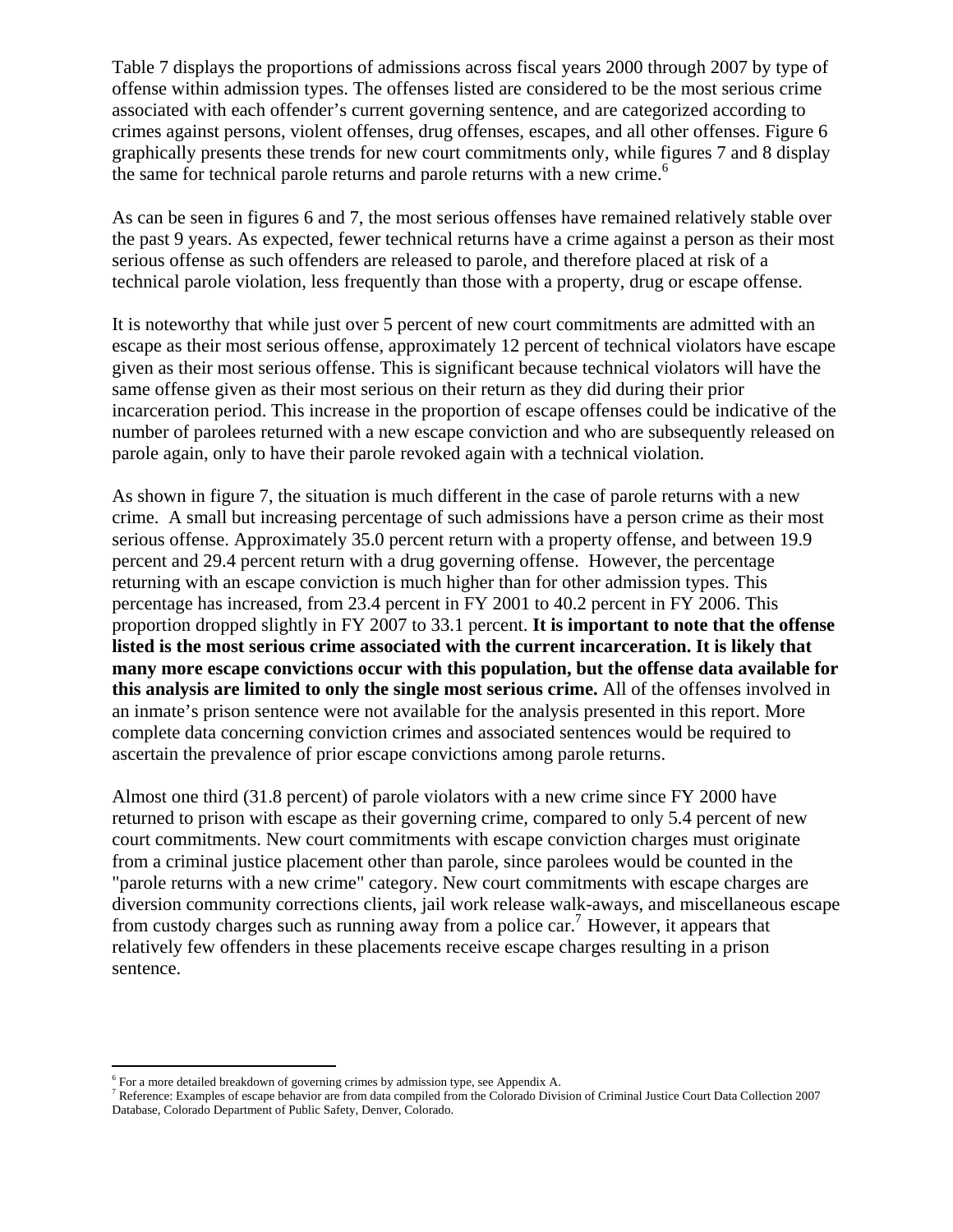**Table 7: Most Serious Offense Category within Admission Types Fiscal Years 2000 through 2007** 

|                                         | 2000  | 2001  | 2002  | 2003                                      | 2004               | 2005  | 2006  | 2007  | Total |  |
|-----------------------------------------|-------|-------|-------|-------------------------------------------|--------------------|-------|-------|-------|-------|--|
|                                         |       |       |       |                                           |                    |       |       |       |       |  |
|                                         |       |       |       | <b>New Court Commitments</b>              |                    |       |       |       |       |  |
| N Cases                                 | 4044  | 4324  | 4905  | 5107                                      | 5146               | 5755  | 6201  | 6359  | 41841 |  |
|                                         | $\%$  | $\%$  | $\%$  | $\%$                                      | $\%$               | $\%$  | $\%$  | $\%$  | %     |  |
| Violent                                 | 30.12 | 30.18 | 29.28 | 30.06                                     | 28.60              | 26.52 | 27.16 | 27.61 | 28.51 |  |
| Drug                                    | 26.34 | 26.73 | 29.13 | 26.65                                     | 27.36              | 26.36 | 26.38 | 26.84 | 26.96 |  |
| Escape                                  | 5.96  | 5.78  | 4.55  | 4.48                                      | 5.13               | 6.53  | 5.79  | 5.25  | 5.44  |  |
| Other                                   | 37.59 | 37.30 | 37.04 | 38.81                                     | 38.90              | 40.59 | 40.67 | 40.30 | 39.09 |  |
| Total                                   | 100   | 100   | 100   | 100                                       | 100                | 100   | 100   | 100   | 100   |  |
|                                         |       |       |       | <b>Technical Violation Parole Returns</b> |                    |       |       |       |       |  |
| N Cases                                 | 2056  | 1895  | 2181  | 1999                                      | 2298               | 2649  | 2793  | 3047  | 18918 |  |
|                                         | $\%$  | %     | $\%$  | $\%$                                      | $\%$               | $\%$  | $\%$  | $\%$  | $\%$  |  |
| Violent                                 | 22.03 | 20.42 | 18.75 | 19.66                                     | 21.50              | 19.86 | 19.62 | 20.91 | 20.34 |  |
| Drug                                    | 23.25 | 26.33 | 28.01 | 25.46                                     | 25.98              | 28.54 | 27.75 | 26.09 | 26.54 |  |
| Escape                                  | 13.38 | 12.03 | 11.88 | 13.36                                     | 12.18              | 12.04 | 11.31 | 11.98 | 12.21 |  |
| Other                                   | 41.34 | 41.21 | 41.36 | 41.52                                     | 40.34              | 39.56 | 41.32 | 41.02 | 40.92 |  |
| Total                                   | 100   | 100   | 100   | 100                                       | 100                | 100   | 100   | 100   | 100   |  |
| Parole Returns with a New Crime Returns |       |       |       |                                           |                    |       |       |       |       |  |
| N Cases                                 | 413   | 402   | 410   | 433                                       | 449                | 824   | 1034  | 1008  | 4973  |  |
|                                         | $\%$  | $\%$  | $\%$  | $\%$                                      | $\%$               | $\%$  | $\%$  | $\%$  | $\%$  |  |
| Violent                                 | 9.20  | 8.46  | 9.27  | 10.62                                     | 10.47              | 11.29 | 11.61 | 15.18 | 11.44 |  |
| Drug                                    | 27.85 | 29.35 | 29.27 | 27.48                                     | 27.62              | 22.33 | 20.79 | 19.94 | 24.05 |  |
| Escape                                  | 27.60 | 23.88 | 25.12 | 24.48                                     | 27.62              | 35.19 | 40.23 | 33.13 | 31.83 |  |
| Other                                   | 35.35 | 38.31 | 36.34 | 37.41                                     | 34.30              | 31.19 | 27.37 | 31.75 | 32.68 |  |
| Total                                   | 100   | 100   | 100   | 100                                       | 100                | 100   | 100   | 100   | 100   |  |
|                                         |       |       |       |                                           | Other Admit Types* |       |       |       |       |  |
| N Cases                                 | 149   | 156   | 113   | 61                                        | 80                 | 140   | 185   | 174   | 1058  |  |
|                                         | $\%$  | $\%$  | $\%$  | $\%$                                      | $\%$               | $\%$  | $\%$  | $\%$  | $\%$  |  |
| Violent                                 | 35.57 | 24.36 | 26.55 | 37.70                                     | 31.25              | 22.86 | 30.81 | 31.61 | 29.58 |  |
| Drug                                    | 28.86 | 34.62 | 33.63 | 36.07                                     | 36.25              | 25.00 | 24.32 | 21.84 | 28.73 |  |
| Escape                                  | 6.71  | 8.33  | 8.85  | 1.64                                      | 5.00               | 5.00  | 8.65  | 7.47  | 6.99  |  |
| Other                                   | 28.86 | 32.69 | 30.97 | 24.59                                     | 27.50              | 47.14 | 36.22 | 39.08 | 34.69 |  |
| Total                                   | 100   | 100   | 100   | 100                                       | 100                | 100   | 100   | 100   | 100   |  |

Source: Data extracts provided by DOC. Data are considered preliminary, and may vary from that published by DOC. These data are based on sentencing data which differ slightly from strict admission numbers.

Note: Violent crimes include homicide, assault, kidnap, child abuse, sexual assault, robbery, extortion, intimidation, retaliation and riots in detention facilities. Escape also includes aiding escape, attempted escape, attempted escape while in custody, escape insanity law, escape pursuant to extradition, offenses relating to custody and contraband and violation of a bail bond. The 'other' crimes category includes burglary, theft, forgery, fraud, motor vehicle theft, arson, weapons violations, parental custody violations, contributing to the delinquency of a minor, offenses against public peace, dueling, criminal libel, false reporting, possession of contraband, unspecified inchoate offenses, obstructing law enforcement, vandalism, criminal trespassing, criminal mischief, bribery, criminal negligence, non-support of family, perjury, tampering, trafficrelated violations, workers' compensation fraud, social services fraud, destruction of wildlife, hazardous waste violations, habitual criminal, organized crime control act.

\* 'Other' admit types include: bond return, dual commit, probation return (with or without a new crime), court ordered discharge return (with or without a new crime), YOS failure (with or without a new crime), and YOS resentence.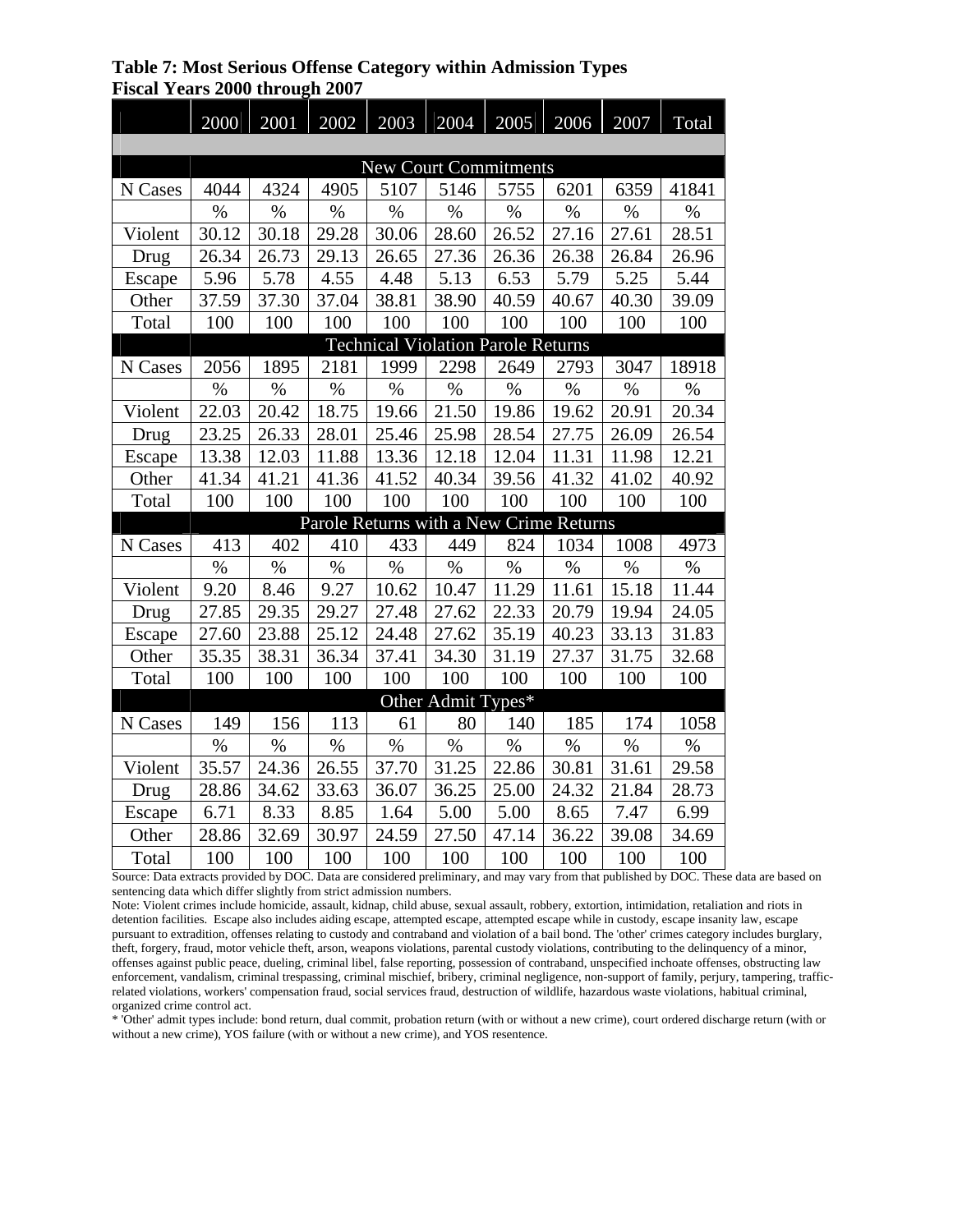

**Figure 6. Most Serious Offense Category for New Court Commitments FY 2000 through FY 2007** 

Source: Data extracts provided by DOC. Data are considered preliminary, and may vary from that published by DOC.





Source: Data extracts provided by DOC. Data are considered preliminary, and may vary from that published by DOC.